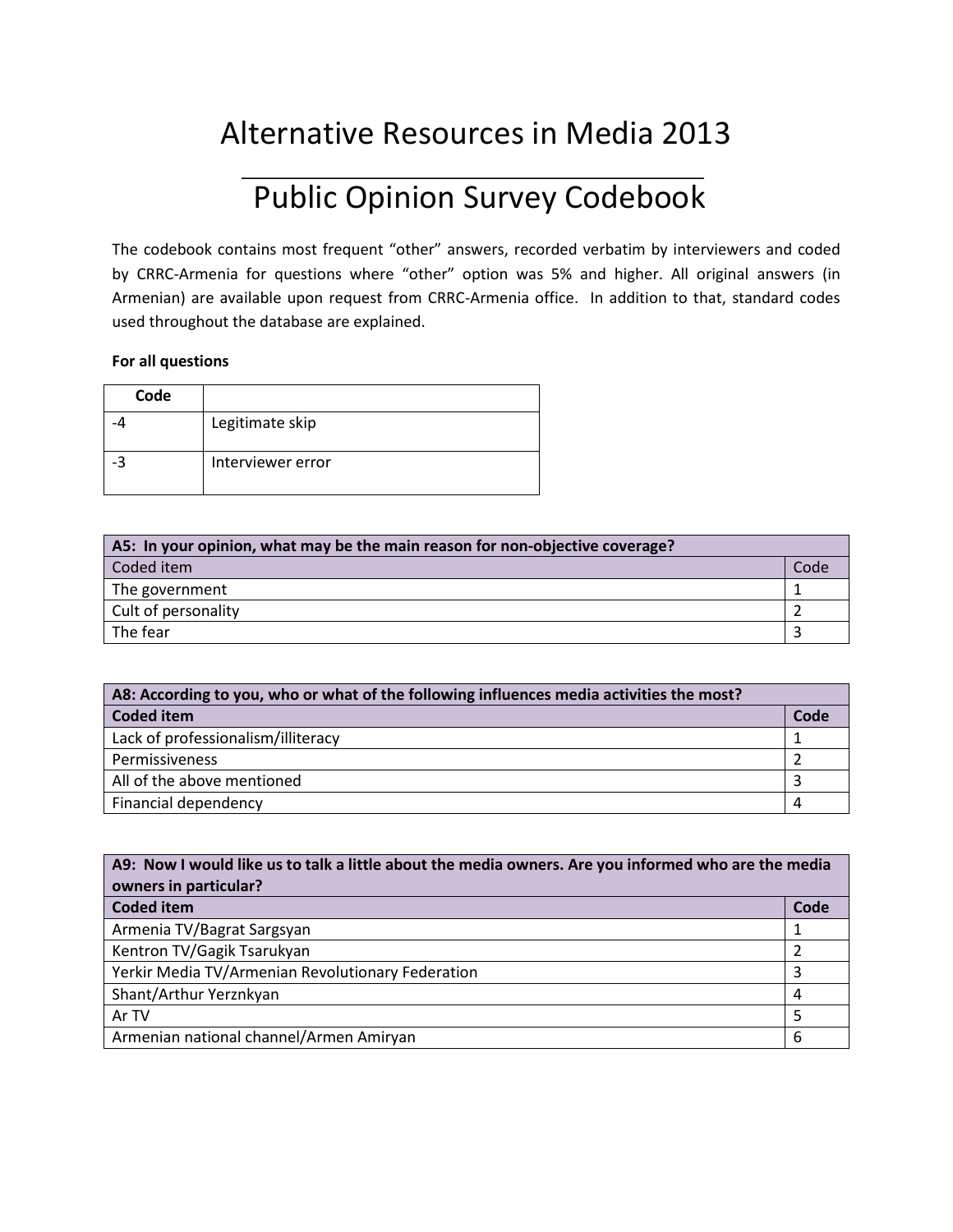| A17: Please specify on what non geovernmental organizations are you informed of? |      |
|----------------------------------------------------------------------------------|------|
| Ceded item                                                                       | Code |
| Press club                                                                       |      |
| Journalist Union                                                                 |      |

| B4: Which TV channels are available for you, and how frequently do you watch them? |      |
|------------------------------------------------------------------------------------|------|
| <b>Coded item</b>                                                                  | Code |
| Ankyun $+3$                                                                        |      |
| Lori                                                                               |      |
| Mig                                                                                | 3    |
| Tashir                                                                             | 4    |
| Fortuna                                                                            |      |
| Other local TV channel (Sisian, Hrazdan, Shirak etc.)                              | 6    |
| Other TV channel                                                                   |      |

| B6: Please specify which cabel TV channels do you mostly watch? |                |
|-----------------------------------------------------------------|----------------|
| <b>Coded item</b>                                               | Code           |
| <b>Animal Planet</b>                                            | $\mathbf{1}$   |
| <b>BBC</b>                                                      | $\overline{2}$ |
| <b>CNN</b>                                                      | 3              |
| <b>CTC</b>                                                      | $\overline{4}$ |
| <b>BBC</b>                                                      | 5              |
| Discovery                                                       | 6              |
| <b>DTV</b>                                                      | $\overline{7}$ |
| Disney                                                          | 8              |
| Euronews                                                        | 9              |
| Fashion                                                         | 10             |
| Kino/Kinohit/kinoclub                                           | 11             |
| Xohanoc/Kuxnya, cousin related programs                         | 12             |
| MTV/MuzTV                                                       | 13             |
| <b>NTV</b>                                                      | 14             |
| RenTV                                                           | 15             |
| Sports                                                          | 16             |
| <b>HTB</b>                                                      | 17             |
| Perets                                                          | 18             |
| RenTV                                                           | 19             |
| <b>RTR</b>                                                      | 20             |
| <b>TNT</b>                                                      | 21             |
| YuTV                                                            | 22             |
| Derecy                                                          | 23             |
| Euronews, Europlus                                              | 24             |
| Detski mir/other children channels                              | 25             |
| Other cable TV                                                  | 26             |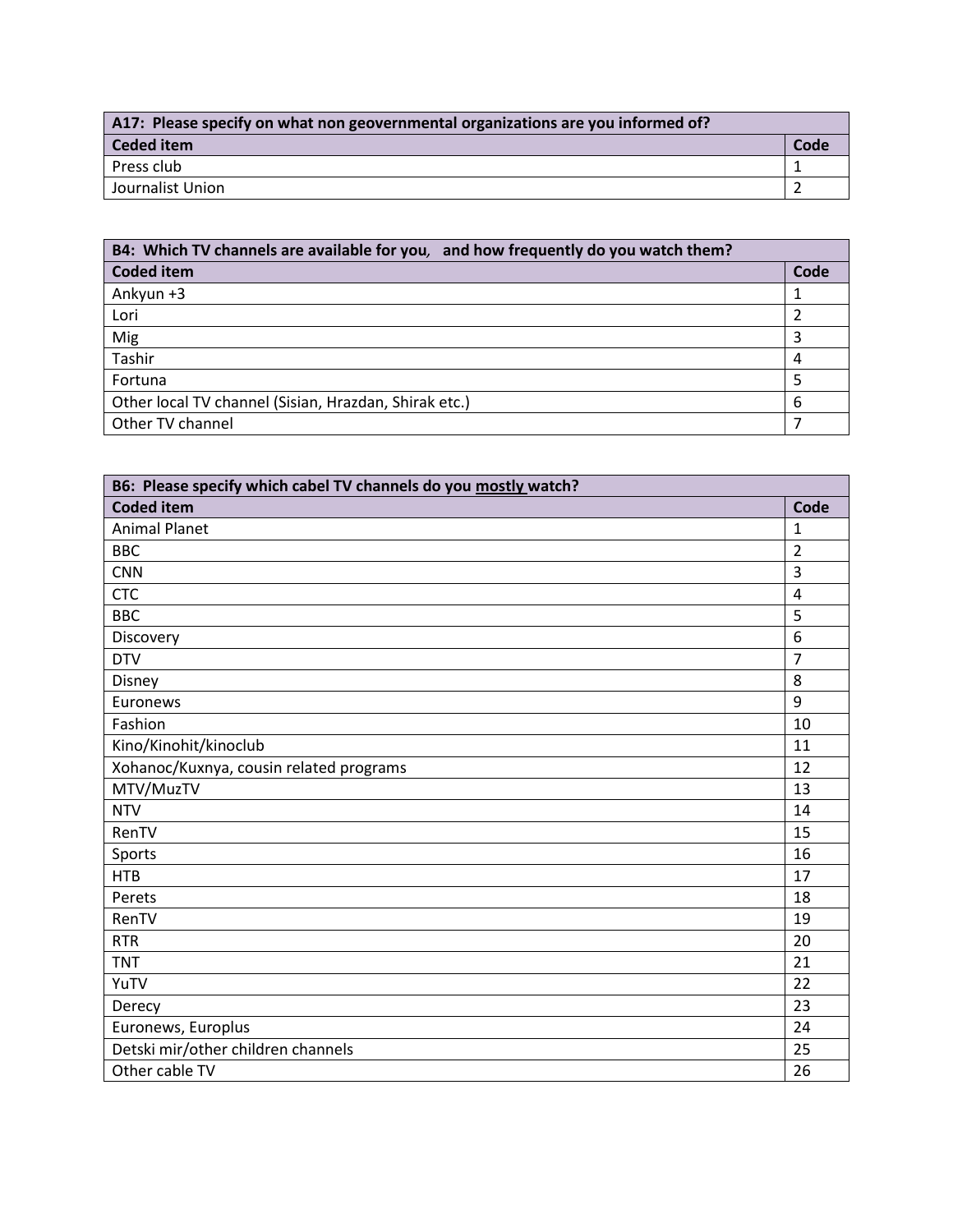| B9: What programs would you like to see more on Armenian television? |      |
|----------------------------------------------------------------------|------|
| <b>Coded item</b>                                                    | Code |
| Old Armenian films                                                   |      |
| Psychological advices                                                |      |
| Children programs/cartoons                                           | 3    |
| Ethnic/Armenian culture programs                                     | 4    |
| Programs related to history, culture, literature                     | 5    |
| Fashion                                                              | 6    |
| Programs on social problems                                          |      |
| Sport programs                                                       | 8    |
| Educational/upbringing programs                                      | 9    |
| Individual preferences related other programs                        | 10   |

| B14: Please specify what IP TV do you watch? |      |
|----------------------------------------------|------|
| Coded item                                   | Code |
| Eurocabel                                    |      |

| B15: What do you like to listen to most on the radio? |      |
|-------------------------------------------------------|------|
| Coded item                                            | Code |
| Poetry                                                |      |
| Political debates                                     |      |

| B18: Which radio stations are available for you, and how frequently do you listen to their programs? |      |
|------------------------------------------------------------------------------------------------------|------|
| <b>Coded item</b>                                                                                    | Code |
| Avrora                                                                                               |      |
| Radio Jan                                                                                            |      |
| Shant                                                                                                |      |
| Local radio                                                                                          |      |
| Other radio                                                                                          |      |

| D4: If you don't buy newspapers yourself, how do you get your newspapers? |      |
|---------------------------------------------------------------------------|------|
| <b>Coded item</b>                                                         | Code |
| It is given by the school/government by free                              |      |

| D5: Which topics do you prefer to read in newspapers? |      |
|-------------------------------------------------------|------|
| Coded item                                            | Code |
| I generally read everything                           |      |
| Other teams                                           |      |

| D6: Please tell how often do you read these newspapers? |      |
|---------------------------------------------------------|------|
| Coded item                                              | Code |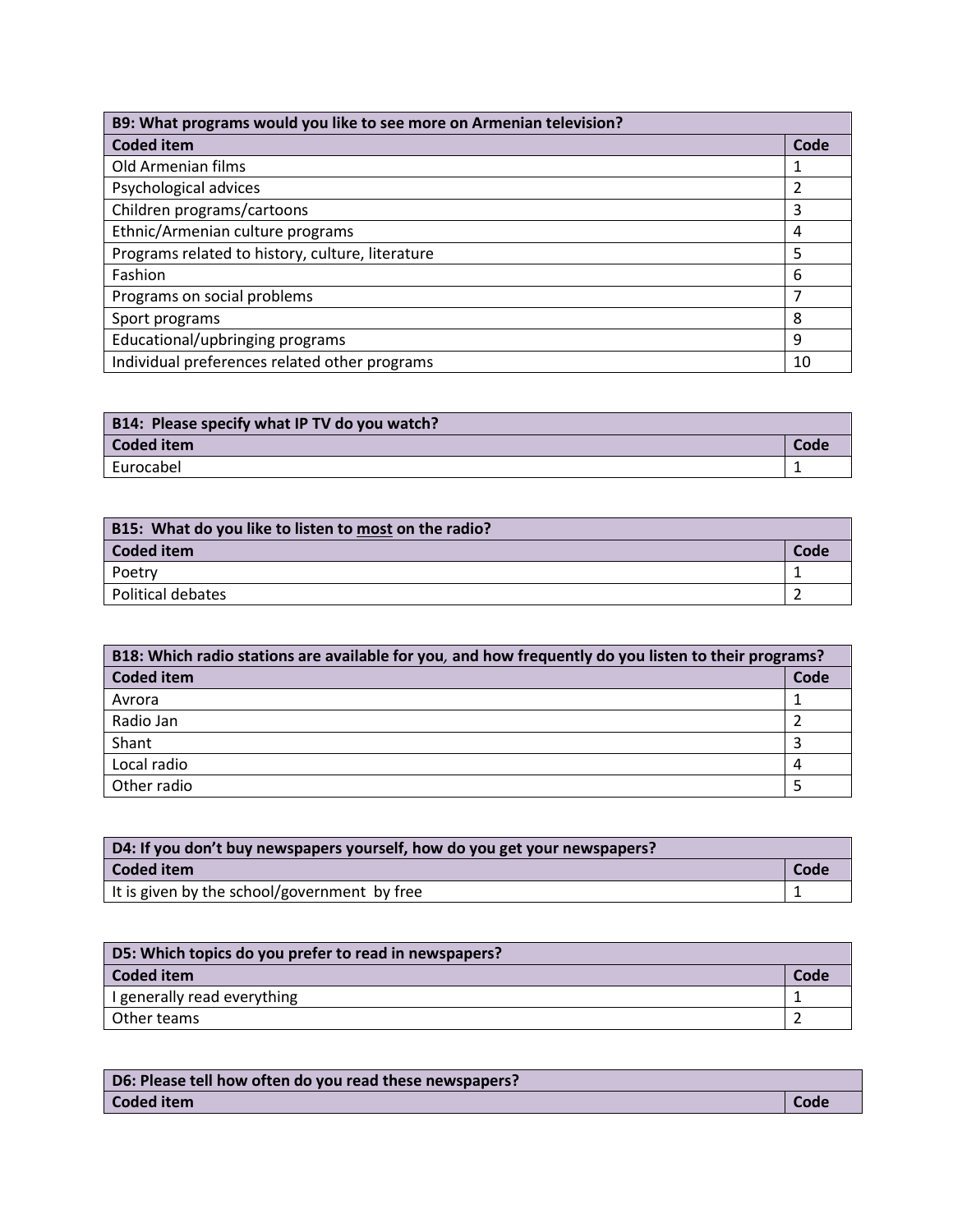| Hingshabti                                 |   |
|--------------------------------------------|---|
| Literary newspapers                        |   |
| Local marz newspaper (Shant, Shirak, Lori) |   |
| Tuf Ashxarh                                |   |
| Football/sports                            |   |
| Other newspapers                           | b |

| D10: Why don't you read newspapers/hard copy newspapers? |      |
|----------------------------------------------------------|------|
| Coded item                                               | Code |
| I have problems with eyesight                            |      |
| I am old                                                 |      |
| I am not interested/I get bored/I do not like            |      |
| Other reasons                                            |      |

| D12: Please specify what glossy magazines do you read? |                |
|--------------------------------------------------------|----------------|
| <b>Coded item</b>                                      | Code           |
| Es                                                     | 1              |
| Luys ev stver                                          | $\overline{2}$ |
| Liza                                                   | 3              |
| Aroxjutyun                                             | 4              |
| El style                                               | 5              |
| Cosmopolitan                                           | 6              |
| Literature                                             | 7              |
| Cousin                                                 | 8              |
| Nane                                                   | 9              |
| Mari                                                   | 10             |
| Nane                                                   |                |
|                                                        | 11             |
| Otdoxni                                                | 12             |
| Glamour/Planeta zvyozd/star life/fashion               | 13             |
| TVmol                                                  | 14             |
| Other journals                                         | 15             |

| D 13: Why do you read these magazines? |      |
|----------------------------------------|------|
| Code item                              | Code |
| By speciallization                     |      |
| It is interesting for youth            |      |

| E1: Which of the following do you have at home? |      |
|-------------------------------------------------|------|
| <b>Coded item</b>                               | Code |
| Radio device                                    |      |
| None                                            |      |
|                                                 |      |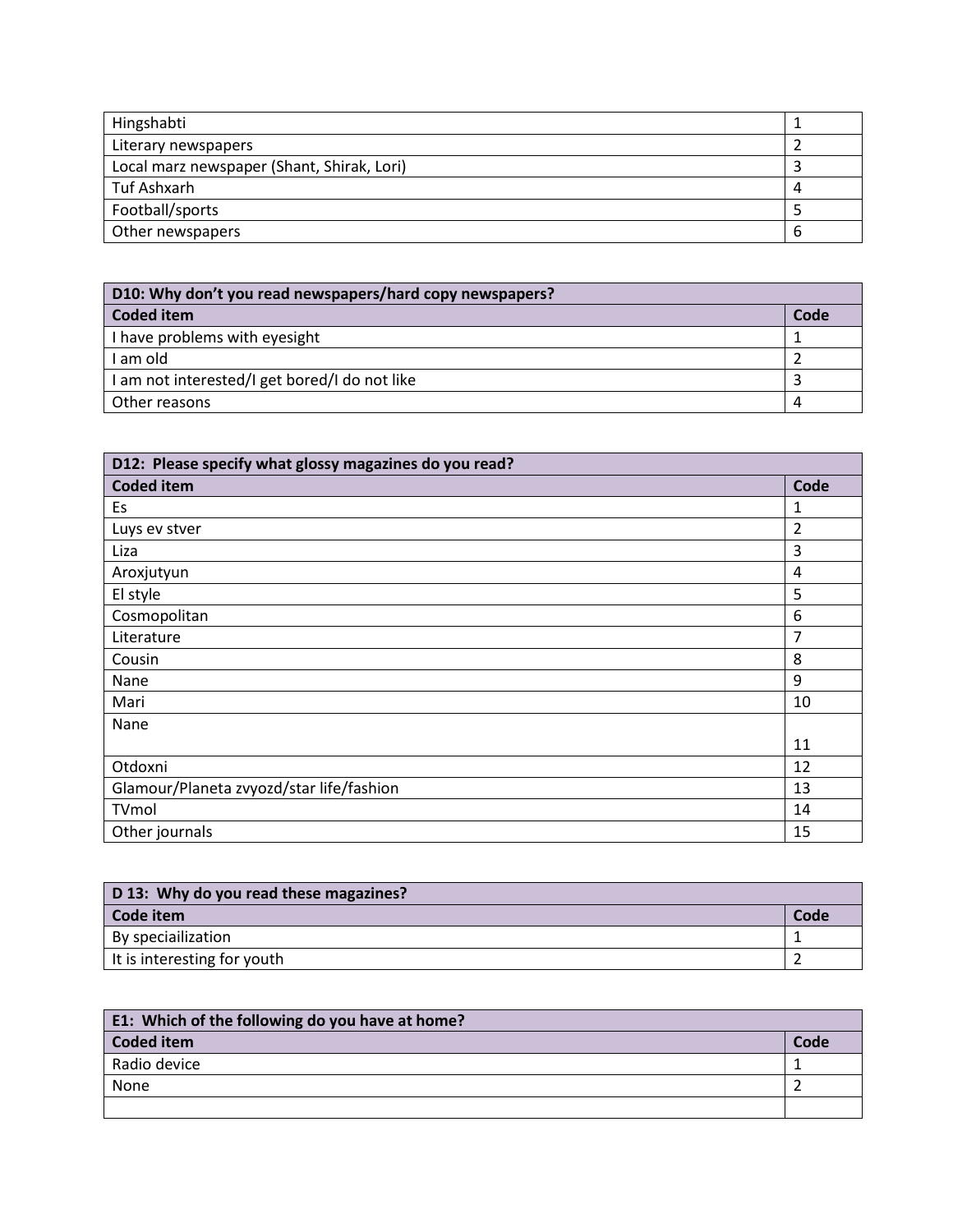| E7: In which of the following places do you use the Internet most frequently? |      |
|-------------------------------------------------------------------------------|------|
| Code item                                                                     | Code |
| At a relative's/friend's house                                                |      |

| E17: Which online newspapers/media do you read more often to get news? |             |
|------------------------------------------------------------------------|-------------|
| Կոդավորման միավորը                                                     | <b>Ynnr</b> |
| Armnews.am/haynews.am                                                  |             |
| Mamul.am                                                               |             |
| Shamshyan.com                                                          |             |
| Shant.am                                                               | 4           |
| Other online newspapers                                                |             |
|                                                                        |             |
|                                                                        |             |

| E20: What topics do you prefer to read in online newspapers/media? |      |
|--------------------------------------------------------------------|------|
| Coded item                                                         | Code |
| Professional/scientific                                            |      |
| Urgent events/situations                                           |      |

| E32: Have you had any problems with being informed in main events through traditional media (hard<br>copy newspapers, TV, radio). If yes, please specify what events? |      |
|-----------------------------------------------------------------------------------------------------------------------------------------------------------------------|------|
| Coded item                                                                                                                                                            | Code |
| Post election developments/political intense situations                                                                                                               |      |

| E41: What kind of videos do you watch on these sites? |      |
|-------------------------------------------------------|------|
| Coded item                                            | Code |
| Design/Fashion                                        |      |
| Cousin related                                        |      |
| Car related                                           |      |
| Other individual preferences                          | 4    |

| <b>E47: How much does your household pay for the Internet a month in avarage?</b> |      |
|-----------------------------------------------------------------------------------|------|
| Code item                                                                         | Code |
| I do not pay, I use the internet of other person who pays for it                  |      |

| E48: What is the main reason that you do not use the Internet? |      |
|----------------------------------------------------------------|------|
| Coded item                                                     | Code |
| I do not have a computer/I do not have an opportunity          |      |
| I have problems with eyesight                                  |      |